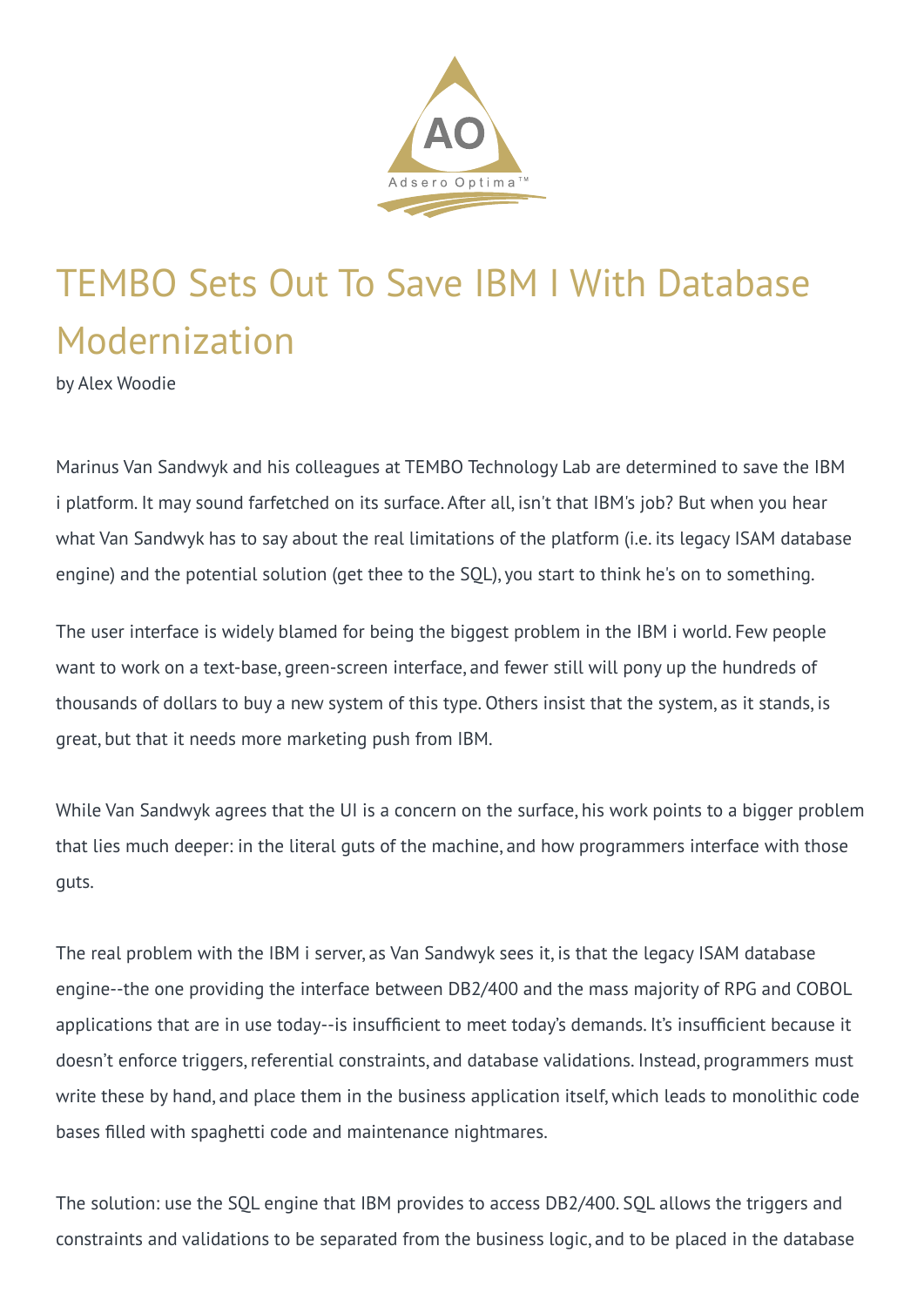itself. This is a crucial component of the multi-tier-architecture approach that defines modern business application programming. It also allows for more agility, since programmers don't have to worry about breaking the referential integrity of the application every time they change something. Also, SQL-based access is the way newer applications are developed in "modern" languages like Java, PHP, and .NET. Getting to SQL will make RPG and COBOL apps less strange, and more like coding for SQL Server, Oracle 11g, or other modern relational database management systems.

The solution sounds easy enough when it's put in these terms. Just turn off the ISAM engine, turn on the SOL one, and you're done, right? Alas, there are no easy solutions to this problem, which is literally decades in the making. To simplify the architecture and get out from under the maintenance burden, one must first untangle much of that spaghetti code. There's no easy way around that. But once that work has been done, maintenance becomes much easier, performance improves, development skills become easier to obtain, and the IBM i server becomes more relevant in the future of organizations.

## Business Development

TEMBO is building a business around helping IBM i shops to automate the process of moving from ISAM to SQL, and unraveling that code, for a cleaner, brighter tomorrow (to borrow a catchy political slogan). It launched its first product, called Adsero Optima (AO) Foundation earlier this year at the COMMON conference in Anaheim, California.

AO Foundation automates much of the work of moving from the ISAM to the SQL database engine, and does so in a way that eliminates the need to make Level ID changes. The avoidance of Level ID changes means that the software doesn't need to be recompiled, which is a deal breaker in some instances. It also avoids the use of surrogates, which is the approach that IBM advocates to its IBM i shops as they build new Java, PHP, or .NET applications that will use the SQL engine to access the database. TEMBO's approach is all about enabling SQL to work with the heritage RPG and COBOL apps--not the new stuff.

AO Foundation is currently in production at many sites in TEMBO's homeland of South Africa, and the big product launch at COMMON in May caught the eye of at least one major U.S. company that's considering adopting it, Van Sandwyk says. Much of TEMBO's current work revolves around beating the drum for AO Foundation, including signing master distributors, doing marketing drives, and fine-tuning